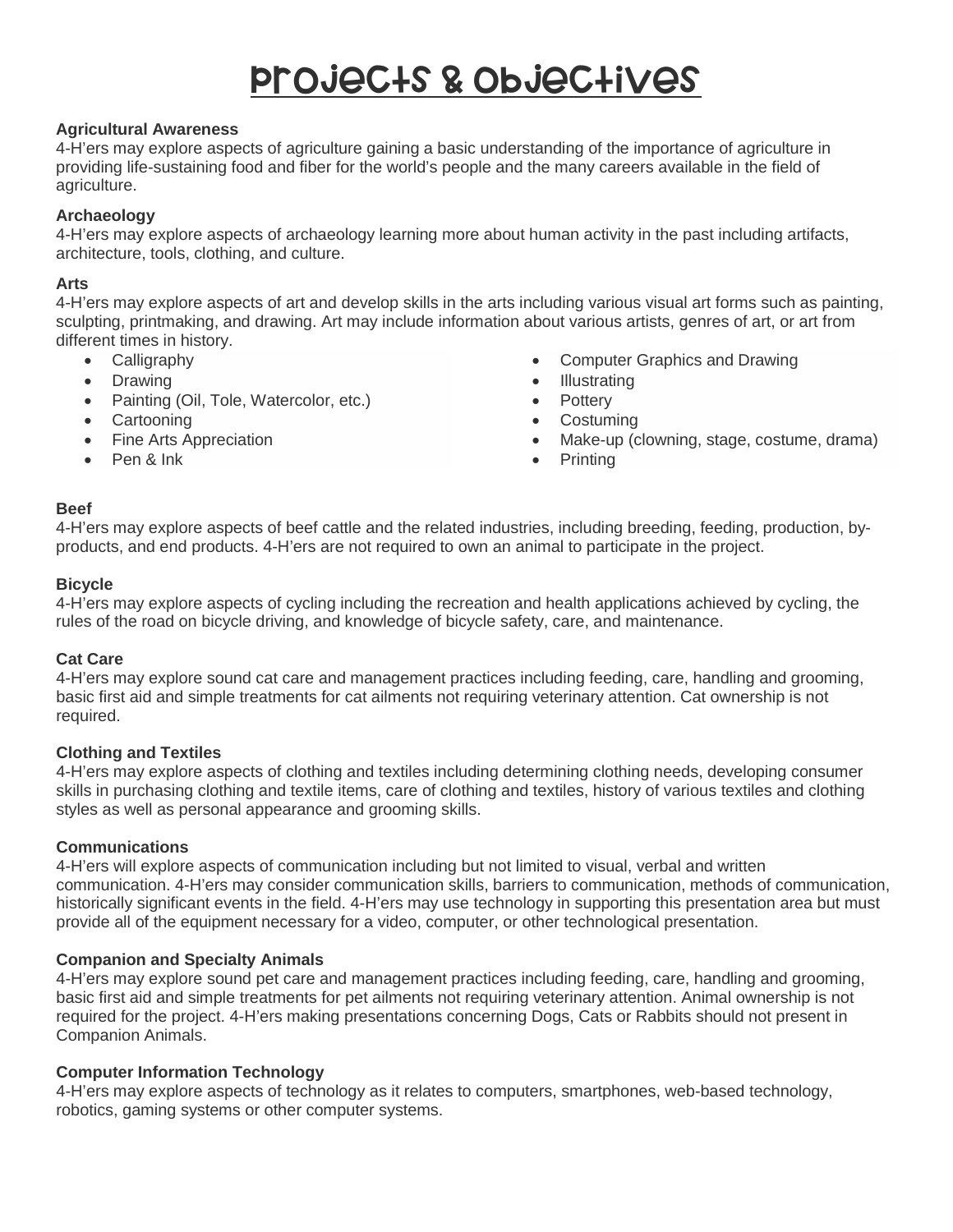# **Crafts**

4-H'ers may explore aspects of crafts and develop skills in creating craft projects such as recycled crafts, repurposed items, clay or t-shirts projects.

- **Basketry**
- Food Crafts (cake
- decorating)
- Paper-Mache
- **Bead Work**
- Jewelry Making
- **Quilting**
- Block Printing
- Knitting
- Recycled Crafts
- **Braiding**
- Leather Work
- Rock Art
- Candle Making
- Macramé
- Rope Art
- Carving (wood, soap, stone)
- Marionette & Puppet **Construction**
- Sand Crafts
- **Ceramics**
- **Metal Crafts**
- Scrapbooking
- Copper Tooling
- Model Building
- Shrink Art
- Crocheting
- **Mosaics**
- **Textile Art**
- Decoupage
- Nature Crafts
- Textile Painting
- Dough Art
- **Needlework**
- Weaving
- Embroidery
- Paper Crafts
- Wood Carving (constructions, whittling, etc.)
- Embossing

# **Creative Stitchery**

4-H'ers will explore the basics of sewing and construction including pattern selection, tools and equipment, and techniques. 4-H'ers will prepare a garment or item that includes a seam and seam finish in the one item. Items may include, but are not limited to, a pillow, purse, duffel bag, apron, shorts, skirt, or any other item. 4-H'ers will be asked questions relative to selecting and sewing their item or garment.

# **Dairy (previously Dairy and Milk Science)**

4-H'ers may explore aspects of dairying and the related industries, including breeding, feeding, production, byproducts, and end products of dairy cattle and milk goats. 4-H'ers are not required to own an animal to participate in the project.

# **Dairy Foods**

4-H'ers may explore the role that milk and other dairy foods play in health, the relationship of milk and other dairy foods to the food groups in the My [Plate,](http://www.choosemyplate.gov/) the basic nutrients available from dairy foods and the skills needed to prepare dairy food dishes, and how dairy foods fit into a daily food plan including basic nutrition information. The preparation of a dish is not appropriate in this project.

#### **Dog Care and Training**

4-H'ers may explore sound dog care, training, and management practices including feeding, care, handling and grooming, training, and basic first aid and simple treatments for pet ailments not requiring veterinary attention. Animal ownership is not required for the project.

#### **Engineering and Mechanics**

4-H'ers may explore aspects of engineering and mechanics including principles of chemical, civil, electrical, and mechanical engineering, design and development of structures, machines and engines, safe practices and energy efficiency as it relates to systems.

# **Entomology**

4-H'ers may explore insects, including how to identify insects, life history of various insects, habits of insects and how to control insects with insecticides in a safe manner.

#### **Environmental Science**

4-H'ers may explore aspects of the environment and the importance of conserving and reusing the earth's natural non-renewable resources including air, soil, minerals, water, energy sources, and certain plant and animal species.

# **Flowers, Shrubs, and Lawns**

4-H'ers may explore aspects for flowers, shrubs and lawns in the home environment including selecting, planting, caring for, controlling insects and maintaining flowers, flower beds, shrubs, and lawns.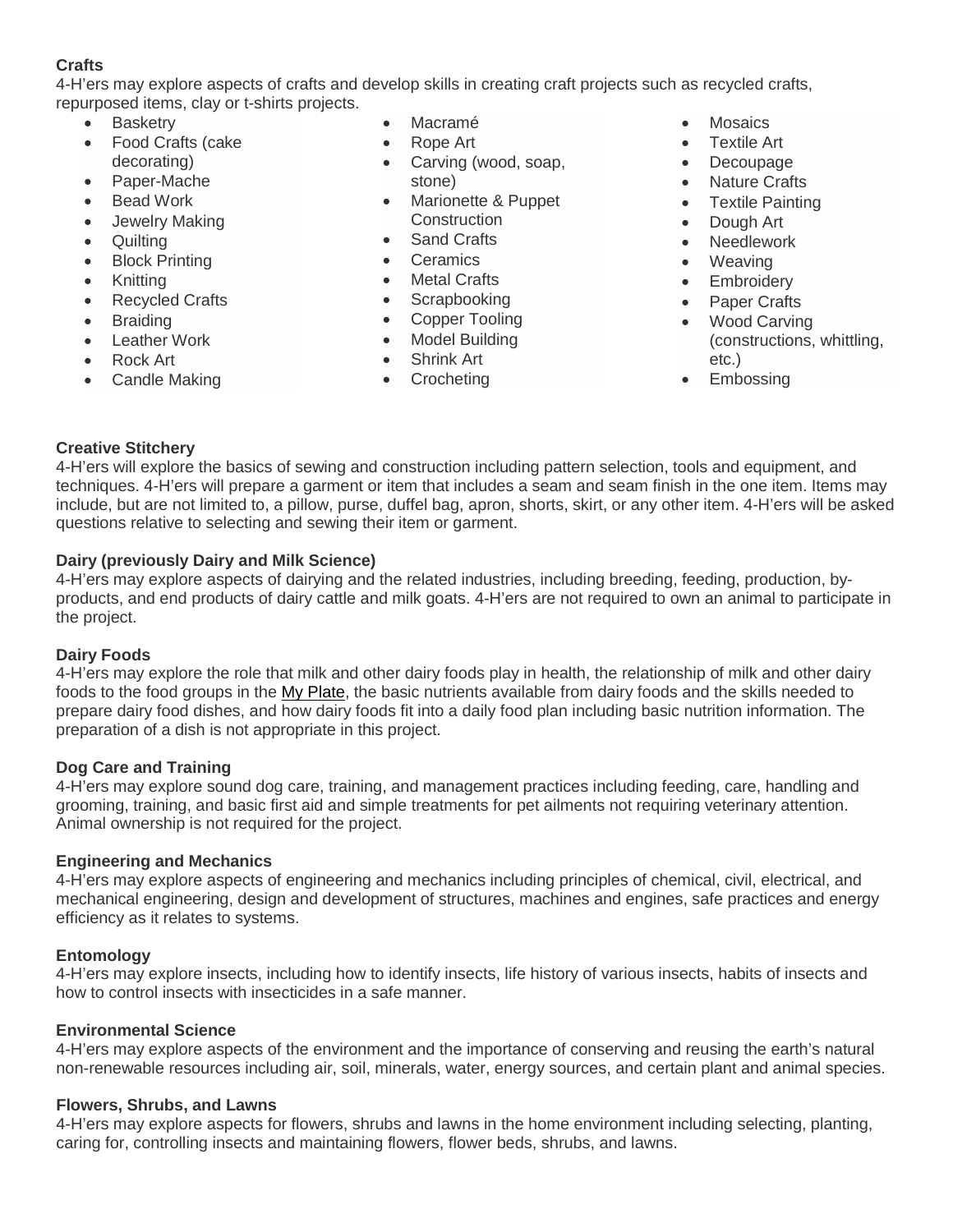# **Food for Health and Sport**

4-H'ers may explore basic nutritional and health practices related to health, disease prevention, and sports performance including food selection, energy and fluid needs, and the role of nutrition for athletes. The preparation of dishes not appropriate in this project.

# **Food Safety and Preservation**

4-H'ers may explore food safety and preservation practices related to handling and storing food safely to prevent foodborne illness; principles of food safety and sanitation; preservation of foods including drying, canning, and freezing.

# **Foods Lab: Between Meal Snacks-Lab (1 hour)**

4-H'ers may explore food and nutrition practices including understanding the food groups in [MyPlate,](http://choosemyplate.gov/) identifying a snack that contributes essential nutrients – not just empty calories, and demonstrating best practices of food safety by preparing a snack. 4-H'ers will:

- Investigate food and nutrition resources through [ChooseMyPlate.gov](http://choosemyplate.gov/)
- Plan the recipe
- Prepare the no-cook (no-bake) snack food and display
- Identify the food group(s) listed in the recipe
- Additional information and resource guides can be found in the Foods Labs [Quick-Start](https://georgia4h.org/wp-content/uploads/FoodsLabsQuick-StartGuide_Cloverleaf_4th-6th.pdf) Guide for Cloverleaf Project [Achievement](https://georgia4h.org/wp-content/uploads/FoodsLabsQuick-StartGuide_Cloverleaf_4th-6th.pdf) and at the Georgia 4-H Project [Achievement](https://georgia4h.org/programs/focus-areas/healthy-living/foods-and-nutrition/) Foods Labs Page.

# **Forest Resources and Wood Science**

4-H'ers may explore aspects of forestry and wood science such as identification, selection, protection, and arrangement of forest woodlands for conservation purposes or income. Displays and information concerning the crafting of wood items such as birdhouses are not part of this project.

### **Fresh Water Fish and Shellfish**

4-H'ers may explore aspects of farming of freshwater fish and freshwater shellfish. Freshwater fish and freshwater shellfish refer to those fish and shellfish that live in freshwaters such as lakes and rivers, as opposed to marine animals.

# **Fruits, Vegetables, and Nuts**

4-H'ers may explore aspects for fruits, vegetables, and nuts including selecting, planting, cultivating, controlling insects & disease, maintaining and preparing for market.

# **General Recreation**

4-H'ers may explore aspects of social recreation including areas such as collecting, hobbies, social dance, and travel.

- Cartoons
- **Coins**
- Insects
- **Leaves**
- Rocks
- Stamps
- Aquariums
- **Astrology**
- Chess
- Flower Arranging
- Reading
- 
- 
- Magic & Other Skilled Acts
	-
- Play Writing
- Card Games
- Dance
- Party Game Leadership
- 
- Recreation Leadership

# **General Science**

4-H'ers may explore aspects of life, physical and earth science and the important role science plays in our life.

# **Geology**

4-H'ers may explore aspects of the t the earth, its structure, its development, and its history, including rocks and land formations.

#### **Health**

4-H'ers will explore aspects of desirable personal and community health habits including areas such as disease prevention, scientific understandings of health and disease, or areas of modern medicine.

- **Scrapbooking**
- Lighting
- 
- Makeup

- - Party Preparation
	-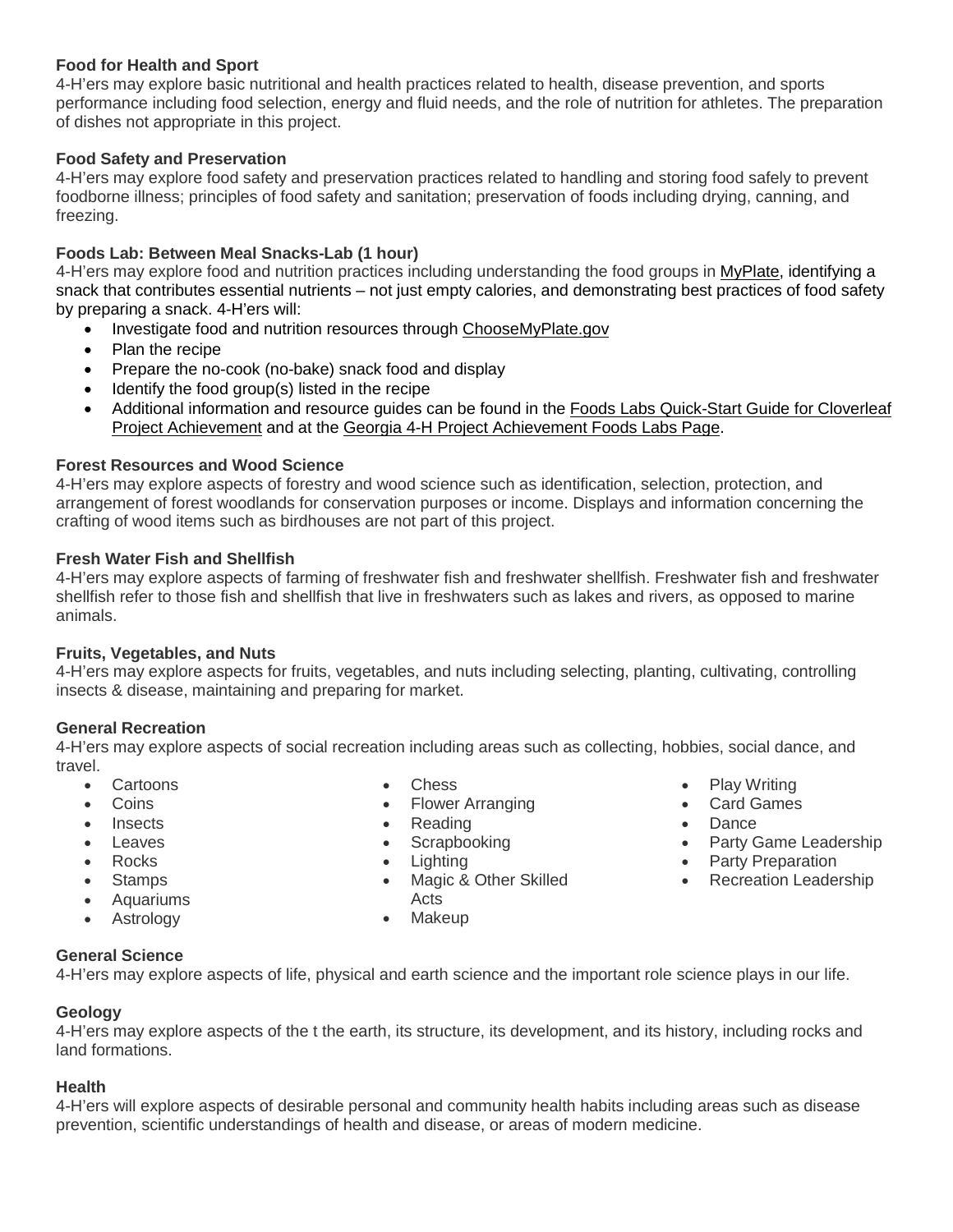#### **Herpetology**

4-H'ers will explore aspects of herpetology, the branch of zoology concerned with the study of amphibians including frogs, toads, salamanders, and newts and reptiles including snakes, lizards, turtles, terrapins, tortoises & crocodiles; identify habitats, life history, dangers too, and other information concerning environments of animals in this category. By definition, herpetology excludes fish and should not be included in this project.

#### **Historic People**

4-H'ers will explore historical figures and clothing that have a significant impact.

### **Historic Places and Events**

4-H'ers will explore events and architecture that have a significant impact.

#### **Horse**

4-H'ers may explore aspects of equine and the related industries, including breeding, feeding, production, byproducts, and end products. 4-H'ers are not required to own an animal to participate in the project.

### **Housing**

4-H'ers may explore aspects of housing and the environment including construction and maintenance principles, organization and arrangement, household equipment, and personal space.

### **Human Development**

4-H'ers may explore aspects of human social, mental, physical and spiritual development.

### **Interior Design**

4-H'ers may explore aspects of interior designing include the selection, arrangement, and care of furnishings, accessories, and interiors.

#### **International**

4-H'ers may explore aspects of another country's culture, traditions, festivals/celebrations, geography, population, religions, education, foods, and language.

#### **Marine and Coastal Ecology**

4-H'ers may explore aspects of marine and coastal ecology including different forms and habitats of as well as conservation practices. Marine ecology refers to saltwater life forms and coastal ecology are those life forms whose habitats are the coast.

#### **Outdoor Recreation**

4-H'ers may explore aspects of leisure activities that take place in the out of doors but do not include competitive sports. Such activities may include hunting, fishing, rock climbing, etc. List of categories available on the Leisure page linked in Resources below.

# **Outdoor Survival Skills**

4-H'ers may explore practices and principles of outdoor survival such as the understanding of the basic elements of personal or group survival including mental attitude, shelter, water, food, fire, safety, and techniques like tool construction.

# **Paleontology**

4-H'ers may explore aspects of paleontology, the study of prehistoric life through fossil record; identify habitats and an understanding of what paleontologists do and about prehistoric life.

#### **Performing Arts – General**

4-H'ers may explore aspects of performing arts expressing originality and creativity in skills in various performance areas. 4-H'ers in performing arts general will present a talent that includes multiple performance skills such as singing and playing an instrument, or dancing, or monologues other performance talents. Soloists and instrumentalists compete in another category. A short introduction is required and included in the time limit.

# **Performing Arts – Instrumental**

4-H'ers may explore aspects of performing arts expressing originality and creativity in skills in various performance areas. 4-H'ers in performing arts instrumental will be playing an instrument. Accompaniment may be used but must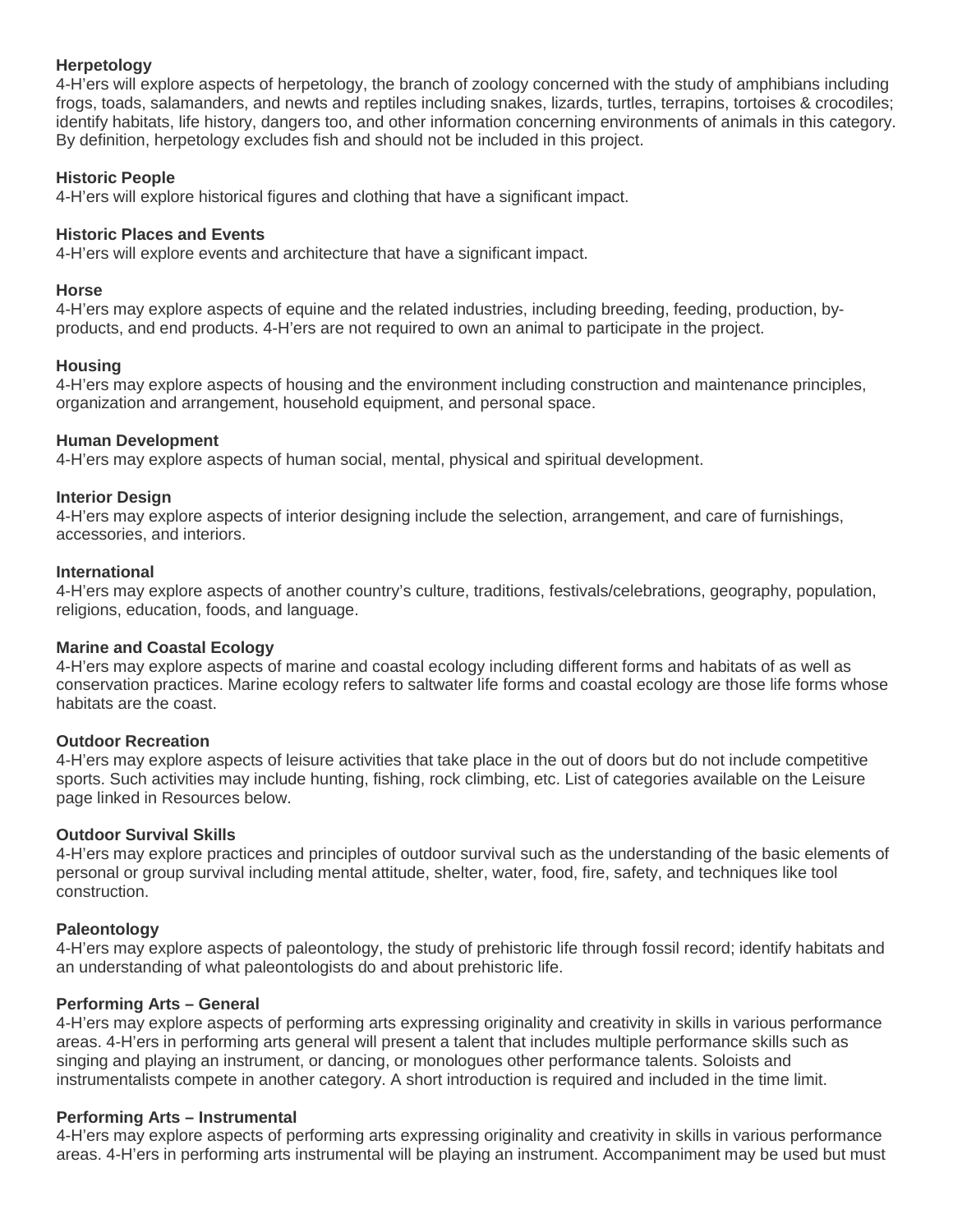not be played in the same melody as the soloist and should be complementary to the piece performed. Pianists are required to use the provided piano and may not have accompaniment to their performance. A short introduction is required and included in the time limit. Vocal performance may not accompany an instrumentalist.

#### **Performing Arts – Vocal**

4-H'ers may explore aspects of performing arts expressing originality and creativity in skills in various performance areas. 4-H'ers in performing arts vocal will sing. Accompaniment may be live or recorded. A short introduction is required and included in the time limit.

#### **Photography and Videography**

4-H'ers may explore aspects of photography such as applications of photography as a hobby and a profession, developing a working knowledge of the mechanics of a camera, basic ideas of picture composition and outdoor lighting, and photo stories. Videos, slides, and computers may be used. 4-H'ers must provide their slide projector, video projector, computer screen, extension cord, etc.

#### **Plants, Soils, and Fertilizers**

4-H'ers may explore aspects of agronomy practices and farm management principles including but not limited to crop improvement, soil and fertilizer, crop and weed study, pasture, farm management, etc.

### **Poultry**

4-H'ers may explore aspects of poultry science and the related industries, including breeding, feeding, production, by-products and end products and marketing. 4-H'ers are not required to own an animal to participate in the project.

#### **Public Speaking**

4-H'ers may develop skills and know-how in collecting, organizing, and presenting available information on a given topic in the form of a speech or talk. 4-H'ers will present a six-minute speech on any subject that is a positive expression, original speech, and in the vocabulary of the 4-H'er.

#### **Rabbits**

4-H'ers may explore sound rabbit care and management practices including feeding, care, handling and grooming, raising, and basic first aid and simple treatments for pet ailments not requiring veterinary attention. Animal ownership is not required for the project.

#### **Robotics**

4-H'ers may explore aspects of robotics and robotics careers including engineering and design principles, problemsolving, decision-making and logical reasoning, science process and design skills, and technology related to robotic systems.

# **Safety**

4-H'ers may explore aspects of safety including personal, home, auto and other areas of safety considering recognition of hazards, solutions to correct hazards and reduction of accidents and injuries.

#### **Sheep and Meat Goats**

4-H'ers may explore aspects of sheep and meat goats and the related industries, including breeding, feeding, production, by-products, and end products. 4-H'ers are not required to own an animal to participate in the project.

# **Sports – Individual**

4-H'ers may explore aspects of leisure activities that are individual competitive sports including the history of, famous players, rules for and safety in such independent sporting activities. Projects describing techniques, rules, regulations, or the benefits of these activities would be acceptable in Sports. Appropriate presentations could also include selecting proper equipment, caring for equipment, your experiences, etc.

- **Wrestling**
- **Extreme Sports**
- Golf
- **Fencing**
- Handball
- Skiing
- **Skating**
- Weight Lifting
- Cheerleading
- Ping Pong
- Swimming & Diving
- Tumbling & Gymnastics